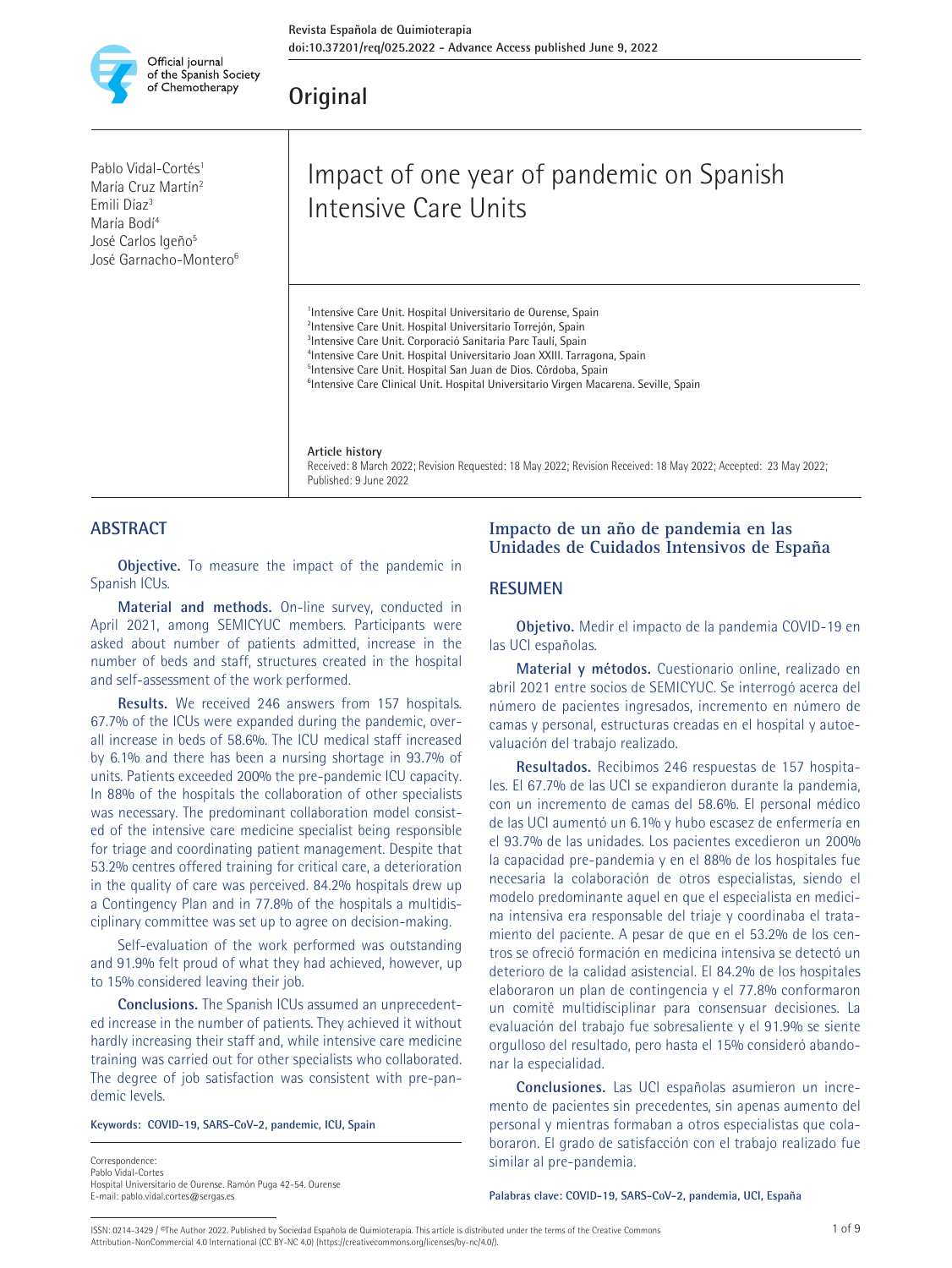### **BACKGROUND**

Coronavirus disease 2019 (COVID-19) has meant a challenge for global healthcare systems. By 28 October 2021 over 240 million cases and approximately 5 million deaths have been declared [1]. The most severe cases, admitted to Intensive Care Units (ICU), exceeded their capacity all over the world, including Spain [2–7]. A relationship was established between the difficulty in accessing an ICU bed, or ICU admission during periods of overload, and a higher risk of death [8,9].

The pandemic has generated a heavy overload for ICU medical staff, both as individual [10] (professionals suffered from significant work and emotional overload, together with the scientific uncertainty of treating a previously unknown disease), as a group (each unit drew up its own organizational response to maximize available resources), and also in institutional terms: the *Sociedad Española de Medicina Intensiva, Crítica y Unidades Coronarias* (SEMICYUC) and its working groups drew up various documents [11–20] and organized different training activities for their dissemination.

Our objective is to find out how the Spanish ICUs adapted during the first year of the pandemic and to quantify the acquisition of new equipment and the incorporation of other health professionals; in addition, we try to explore and document the feelings of the ICU medical staff.

#### **METHODS**

The SEMICYUC Planning, Organization and Management Working Group and the Infectious Diseases and Sepsis Working Group developed a 113-question questionnaire that includes the following sections: 1: participant data and site baseline general data, 2: material and human resources available before and during the pandemic, 3: transversal structures created in the hospital, 4: organization and care load before and during the pandemic, 5: subjective perception of the impact of the pandemic on the role and visibility of Intensive Care Medicine, 6: impact of the pandemic on non-care activity (education, investigation…) and evaluation of activities and documents. January 2020 and February 2021 were considered as pre-pandemic and post-pandemic references, respectively. The questionnaire used can be consulted [21].

The project was approved by the Managing Board of SEM-ICYUC and sent to partners by e-mail. The survey period was from 15th to April 20th 2021. Responses were voluntary and anonymous. No personal data was recorded although data on job post and unit were requested. Ethics committee approval was not considered necessary because of the type of study. The survey was voluntary, not remunerated and consent to use the data obtained was deemed implicit for taking part. For the analysis, hospitals were classified as under 200 beds, 200-500 beds and more than 500 beds.

For sections 2, 3 and 4 we analysed one response per hospital. In the event of receiving more than one answer per site, we selected the answer according to a hierarchical order (head of department, clinical chief, specialist, fellow). For the remaining sections, data is shown in aggregate form.

Percentage increases (for beds, closed boxes, negative pressure boxes, staff and guard number) were calculated using the following formula:

Percentage increase (increase %) *variable X*=(*variable X* February 2021-*variable X* January 2020)/*variable X* January 2020 x 100.

Results are shown as absolute value and percentage, and as median and p25 and p75 for qualitative and quantitative variables, respectively. Answers were analysed according to hospital size. Qualitative and quantitative variables were compared using the statistical Chi2 and Kruskall-Wallis tests, respectively. Statistically significant differences were deemed those with *p*<0.05.

#### **RESULTS**

We received 246 answers from 157 hospitals, representing the 17 autonomous communities in which Spain is administratively distributed (Additional File 1). Of the total SEMICYUC partners who responded, 58 (23.6%) were heads of department, 15 (6.1%) clinical chief, 128 (50.4%) specialists 12 (4.9%) fellows. The median experience in the ICU was 18 (9, 25) years. A total of 108 (68.4%) of the analyzed hospitals offered training in Intensive Care Medicine.

**Material and human resources available during the pandemic** (Table 1). Capacity was increased in 67.7% of Spanish ICUs with an increase of 9 (4, 18) beds, which represents 58.6% compared to the number of pre-pandemic beds. The number of ICU medical staff increased by 6.1% (there was no increase in small and medium-sized hospitals, however, there was an increase of 10.6% in hospitals with more than 500 beds, *p*=0.014).

In 119 (75.3%) units there was at least one doctor infected with SARS-CoV-2: in 7 (46.7%) ICU from hospitals with <200 beds, 62 (76.5%) from hospitals with 200-500 beds and 50 (80.6%) from hospitals >500 beds (*p*=0.022).

On the date of completing the survey, 229 (93.1%) of respondents had received at least one dose of the vaccine.

**Transversal structures created in the hospital** (Table 2). Only 15.8% of hospitals did not design a Contingency Plan and 29.1% did not have a de-escalation plan. A COVID committee was created in 77.8% of the hospitals.

**Treatment organization and work overload** (Table 3). Collaboration with other specialists was necessary in 88% of the hospitals due to the excessive number of patients, that exceeded 200% of ICU pre-pandemic capacity.

The negative impact of the pandemic on the assistance quality, marked on a scale from 0 to 10, was evaluated as 8 (7, 10) but only 19 (12%) units used quality indicators to measure this issue. Using the same scale, concern over higher than usual mortality was graded as 9 (7, 10). Concern over insufficient individual protection equipment (IPE) during the first wave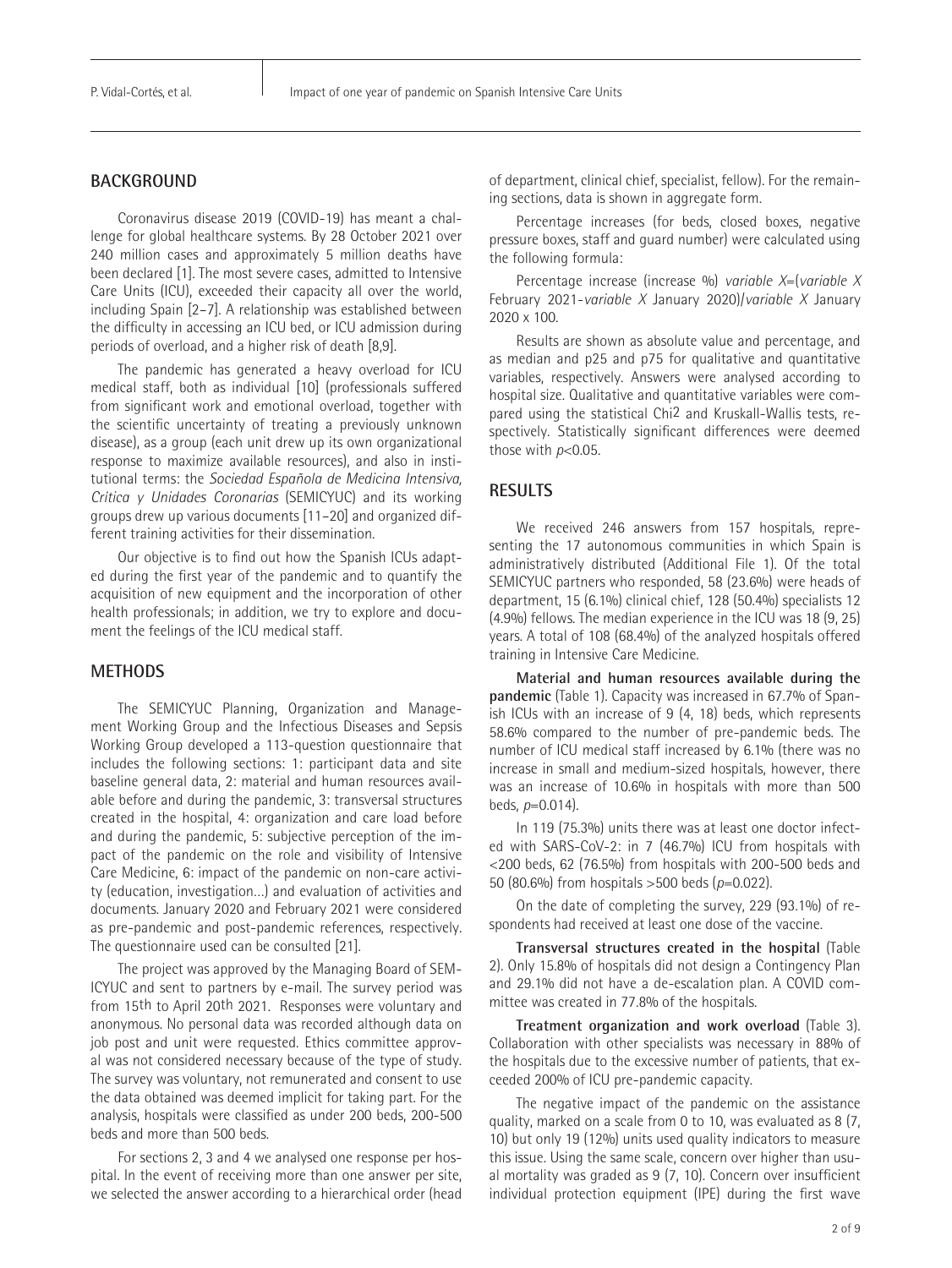#### **Table 1 Human and material resources.**

|                                           |                                |                         | Hospital size                   |                   |         |  |  |
|-------------------------------------------|--------------------------------|-------------------------|---------------------------------|-------------------|---------|--|--|
|                                           | <b>Overall</b><br>$<$ 200 beds |                         | 200-500 beds                    | $>500$ beds       | P       |  |  |
| Number of hospitals                       | 157                            | 15(9.6)                 | 80(51.0)                        | 62(39.5)          |         |  |  |
| Beds per unit in January 2020             | 16 (10, 27)                    | 6(6, 8)                 | 12(10, 16)<br>30(21.5, 35)      |                   | < 0.001 |  |  |
| Beds per unit in February 2021            | 28(16, 41)                     | 10(7, 15)               | 22 (15.25, 30)                  | 42(34, 55)        | < 0.001 |  |  |
| Beds increase (%)                         | 58.6 (21.4, 108.3)             | 60 (0, 133.3)           | 72.1 (30.2, 117.6)              | 43.7 (20, 96.9)   | 0,151   |  |  |
| Isolation beds 2020                       | 11 (6, 18)                     | 6(2, 8)                 | 10 (5.3, 13.8)<br>19 (7.8, 30)  |                   | < 0.001 |  |  |
| Isolation beds 2021                       | 13 (8, 25)                     | 6(6, 8)                 | 12 (8, 16)<br>27.5(12.8, 37)    |                   | < 0.001 |  |  |
| Increase in isolation beds (%)            | 0(0, 57.1)                     | 0(0, 50)                | 0(0, 66.7)                      | 16.8(0, 53.6)     | 0,469   |  |  |
| Pressure negative beds 2020               | 0(0, 2)                        | 0(0, 0)                 | 0(0, 2)                         | 0(0, 3)           | 0,025   |  |  |
| Pressure negative beds 2021               | 1(0, 6)                        | 0(0, 0)                 | 2(0, 7)                         | 2(0, 6)           | 0,003   |  |  |
| Increase in pressure negative beds (%)    | 0(0, 20)                       | 0(0, 0)                 | 0(0, 87.5)                      | 0(0, 0)           | 0.230   |  |  |
| Medical staff in January 2020             | 11(8, 16)                      | 6(5, 8)                 | 9(7, 12)                        | 17 (14, 22)       |         |  |  |
| Medical staff in February 2021            | 11(9, 18)                      | 6(5, 8)                 | 10(8, 12)                       | 19.5 (25.3, 26.8) |         |  |  |
| Increase in medical staff (%)             | 6.1(0, 20)                     | 0(0, 0)                 | 0(0, 20)                        | 10.6 (0, 21.8)    |         |  |  |
| Guards per physician pre-pandemic         | 5(4, 5)                        | 6(5, 6)                 | 5(4, 5)                         | 4.5(4, 5)         | 0.001   |  |  |
| Guards per physician during pandemic      | 7(6, 8)                        | 7(6, 7)                 | 7(6, 8)                         | 6.3(6, 7)         | 0,006   |  |  |
| Increase in guards (%)                    | 40 (20, 75)                    | 16.7(0, 40)             | 60 (25, 100)<br>40 (22.5, 56.3) |                   | 0,002   |  |  |
| Increase in nursing ratio; n (%)          | 47 (30.1)                      | 3(20.0)                 | 27(33.8)                        | 17(27.9)          | 0.502   |  |  |
| Difficulty in hiring nursing staff; n (%) | 148 (93.7)                     | 14(93.3)                | 76 (93.8)<br>58 (93.5)          |                   | 0,882   |  |  |
| Extension of the ICU* performed; n (%)    | 107 (67.7)                     | 11(73.3)                | 56 (69.1)<br>40 (64.5)          |                   | 0.742   |  |  |
| Extension of the ICU* scheduled; n (%)    | 72 (45.6)                      | 7(46.7)                 | 35(43.2)<br>30(48.4)            |                   | 0.437   |  |  |
|                                           |                                | Acquisition of material |                                 |                   |         |  |  |
| HFO; n (%)                                | 150 (94.9)                     | 14(93.3)                | 77 (95.1)                       | 59 (95.2)         | 0.956   |  |  |
| NIMV; n (%)                               | 107 (67.7)                     | 7(46.7)                 | 61(75.3)                        | 39 (62.9)         | 0,100   |  |  |
| MV; n (%)                                 | 149 (94.3)                     | 12(80.0)                | 79 (97.5)                       | 58 (93.5)         | 0.047   |  |  |
| ECMO; n (%)                               | 31 (19.6)                      | 0(0)                    | 5(6.2)                          | 26(41.9)          | < 0.001 |  |  |
| ECCO2-R; n (%)                            | 21(13.3)                       | 1(6.7)                  | 10(12.3)                        | 10(16.1)          | 0.292   |  |  |
| Monitors; n (%)                           | 107(67.7)                      | 8(53.3)                 | 55 (67.9)                       | 44 (71.0)         | 0.502   |  |  |
| HD monitoring system; n (%)               | 57(36.1)                       | 2(13.3)                 | 27(33.3)                        | 28(45.2)          | 0.063   |  |  |
| Respiratory monitoring system; n (%)      | 43(27.2)                       | 1(6.7)                  | 22(27.2)                        | 20(32.3)          | 0.111   |  |  |
| Ultrasound; n (%)                         | 87(55.1)                       | 8(53.3)                 | 42 (51.9)                       | 37(59.7)          | 0.432   |  |  |
| EFT equipment; n (%)                      | 48 (30.4)                      | 7(46.7)                 | 22(27.2)                        | 19(30.6)          | 0.516   |  |  |

**Unless expressed otherwise, results are shown as median and IQR**

**EFT: extracorporeal filtration techniques; ECMO: extracorporeal membrane oxygenation system, ECCO2-R: system for extracorporeal elimination of CO**2**, HD: haemodynamics, HFO: high flow oxygen therapy, IQR: interquartile range, MV: mechanical ventilation, NIMV: non-invasive mechanical ventilation \*Extension of the ICU: permanent extension of the number of ICU beds**

was graded as 9 (8, 10) and concern for being infected with SARS-CoV-2 was graded as 9 (8, 10). At the time of completing the survey, these concerns were lower: lack of IPE: 3 (2, 6) and infection: 6 (4, 7).

**Subjective perception of the role of Intensive Care Medicine during the pandemic** (Table 4). 61.8%, 79.3% and 89.4% of the participants have the feeling that the opinion about the ICU has improved for hospital manager, for oth-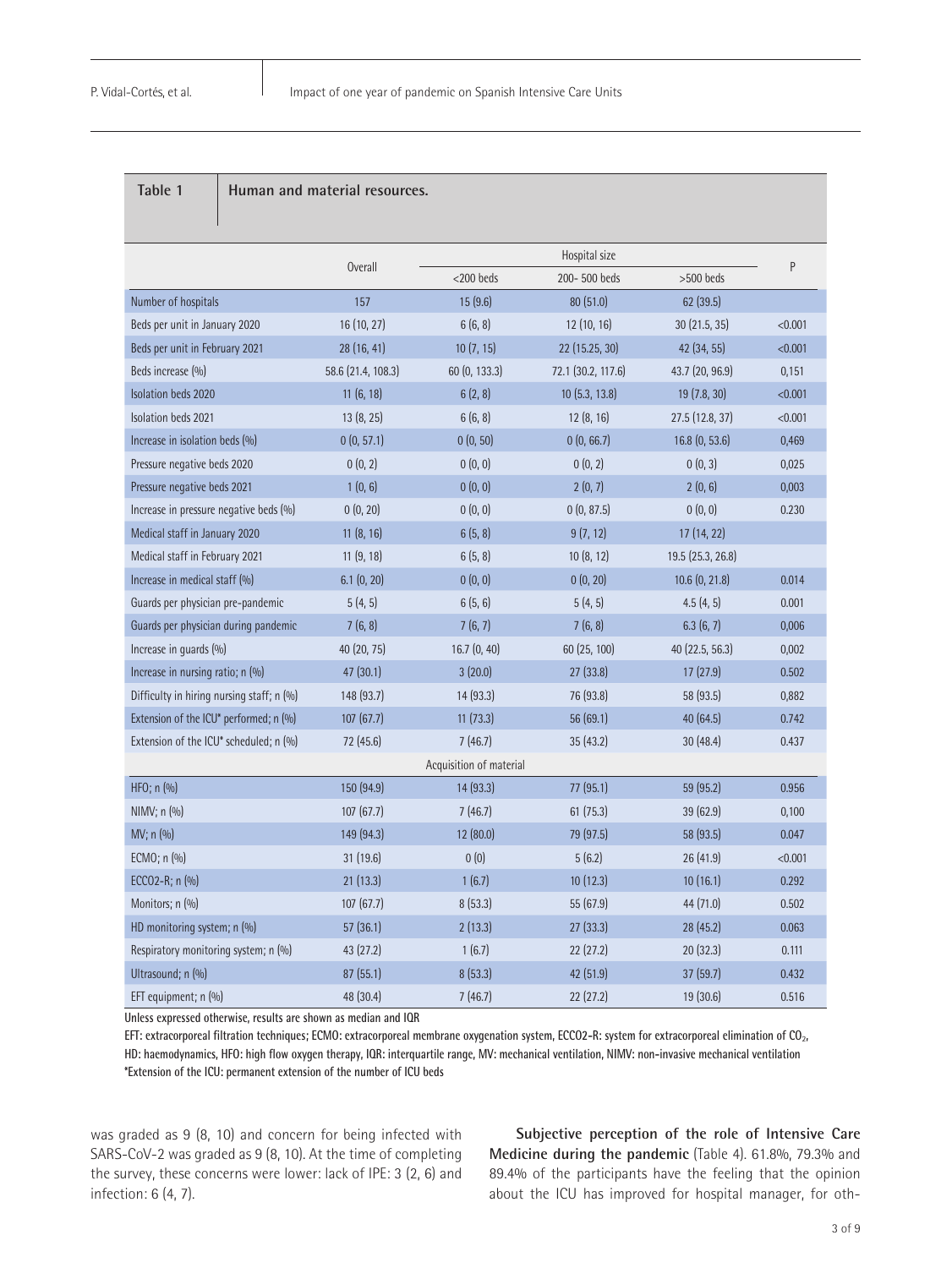|  |  | able |  |  |
|--|--|------|--|--|
|--|--|------|--|--|

**Table 2 Transversal structures created in hospital.** 

|                                                           | <b>Overall</b> |               | Hospital size |             |       |  |
|-----------------------------------------------------------|----------------|---------------|---------------|-------------|-------|--|
|                                                           |                | $<$ 200 beds  | 200-500 beds  | $>500$ beds |       |  |
| Number of hospitals                                       | 157            | 15(9.6)       | 80(51.0)      | 62(39.5)    |       |  |
| COVID committee; n (%)                                    | 123(77.8)      | 9(60.0)       | 61(75.3)      | 53(85.5)    | 0.177 |  |
| Evaluation COVID committee operation (0-10)               | 7(6, 8)        | 8(5.75, 9.0)  | 7(6, 8)       | 7(5, 8)     | 0.161 |  |
| Evaluation quality of communication with superiors (0-10) | 7(5, 8)        | 7(6, 9)       | 7(5, 9)       | 6(4, 8)     | 0.005 |  |
| Psychological support unit; n (%)                         | 84(53.2)       | 6(40.0)       | 42 (51.9)     | 36(58.1)    | 0.672 |  |
| Evaluation psychological support unit tool (0-10)         | 6(5, 8)        | 8(5.75, 9.25) | 6(5, 8)       | 6(3, 8)     | 0.204 |  |
| Contingency Plan; n (%)                                   | 133 (84.2)     | 13(86.7)      | 67(82.7)      | 53(85.5)    | 0.959 |  |
| De-escalation Plan; n (%)                                 | 112(70.9)      | 11(73.3)      | 54(66.7)      | 47(75.8)    | 0.072 |  |

**Unless expressed otherwise, results are shown as median and IQR**

#### **Table 3 Treatment organization and overload.**

|                                                  | Overall            |                                       | P                    |                      |         |  |  |
|--------------------------------------------------|--------------------|---------------------------------------|----------------------|----------------------|---------|--|--|
|                                                  |                    | $<$ 200 beds                          | 200-500 beds         |                      |         |  |  |
| Maximum admitted patients at the same time       | 34(21.2, 48)       | 15(9, 19)                             | 29(20, 38)           | 47.5(35, 70)         | < 0.001 |  |  |
| Maximum COVID patients admitted at the same time | 28 (17.8, 42)      | 11(6.8, 14.3)                         | 24 (16, 35)          | 40(26, 60.5)         | < 0.001 |  |  |
| Maximum peak patients/beds January 2020          | 200 (150, 269.8)   | 166.7 (100, 262.5)                    | 240.8 (173.5, 291.5) | 190.5 (137.4, 229.9) | 0.007   |  |  |
| Maximum peak COVID patients/beds January 2020    | 175 (116.6, 239.9) | 142.1 (85.9, 212.5)                   | 200.0 (150.0, 250.0) | 161.4 (100.0, 208.4) | 0.035   |  |  |
| Treatment in open cohorts; n (%)                 | 86 (54.4)          | 6(40.0)                               | 45 (55.6)            | 35(56.5)             | 0.131   |  |  |
|                                                  |                    | Collaboration from other specialities |                      |                      |         |  |  |
| Other specialities; n (%)                        | 139 (88.0)         | 11(73.3)                              | 71(87.7)             | 57 (91.9)            | 0.138   |  |  |
| Anaesthesiology; n (%)                           | 134 (84.8)         | 10(66.7)                              | 68 (85.0)            | 56 (90.3)            | 0.005   |  |  |
| Cardiology; n (%)                                | 29(18.4)           | 0(0)                                  | 12(14.8)             | 17(27.4)             | 0.025   |  |  |
| Paediatrics; n (%)                               | 39 (24.7)          | 1(6.7)                                | 14(17.3)             | 24(38.7)             | 0,006   |  |  |
| Emergency Department; n (%)                      | 23(14.6)           | 2(14.6)                               | 12(14.8)             | 9(14.5)              | 0,924   |  |  |
| Pneumology; n (%)                                | 23(14.6)           | 1(6.7)                                | 12(14.8)             | 10(16.1)             | 0.698   |  |  |
| Mode of collaboration                            |                    |                                       |                      |                      |         |  |  |
| Coordination (triage and care) by ICU; n (%)     | 87(60.0)           | 9(75.0)                               | 45(60.0)             | 33(56.9)             | 0,507   |  |  |
| Triage by ICU; n (%)                             | 43(29.7)           | 3(25)                                 | 22(29.3)             | 18(31.0)             | 0.913   |  |  |
| Independent management; n (%)                    | 15(10.3)           | 0(0)                                  | 8(10.7)              | 7(12.1)              | 0,454   |  |  |
| Critical patient care training                   |                    |                                       |                      |                      |         |  |  |
| Programme based on SPACE-19; n (%)               | 25(15.8)           | 0(0)                                  | 14(17.3)             | 11(17.7)             | 0.192   |  |  |
| Local training programme; n (%)                  | 56 (35.4)          | 9(60.0)                               | 25(30.9)             | 22(35.5)             | 0.192   |  |  |
| No training programme; n (%)                     | 74 (46.8)          | 6(40.0)                               | 39 (48.1)            | 29 (46.8)            | 0,192   |  |  |

**Unless expressed otherwise, results are shown as median and IQR**

er specialists and for the general population (respectively). Self-evaluation of the work performed was outstanding and 91.9% drew pride from their work. However, 16.7% experienced regretted becoming intensivist (especially in hospitals with 200-500 beds) and up to 15% considered leaving their job.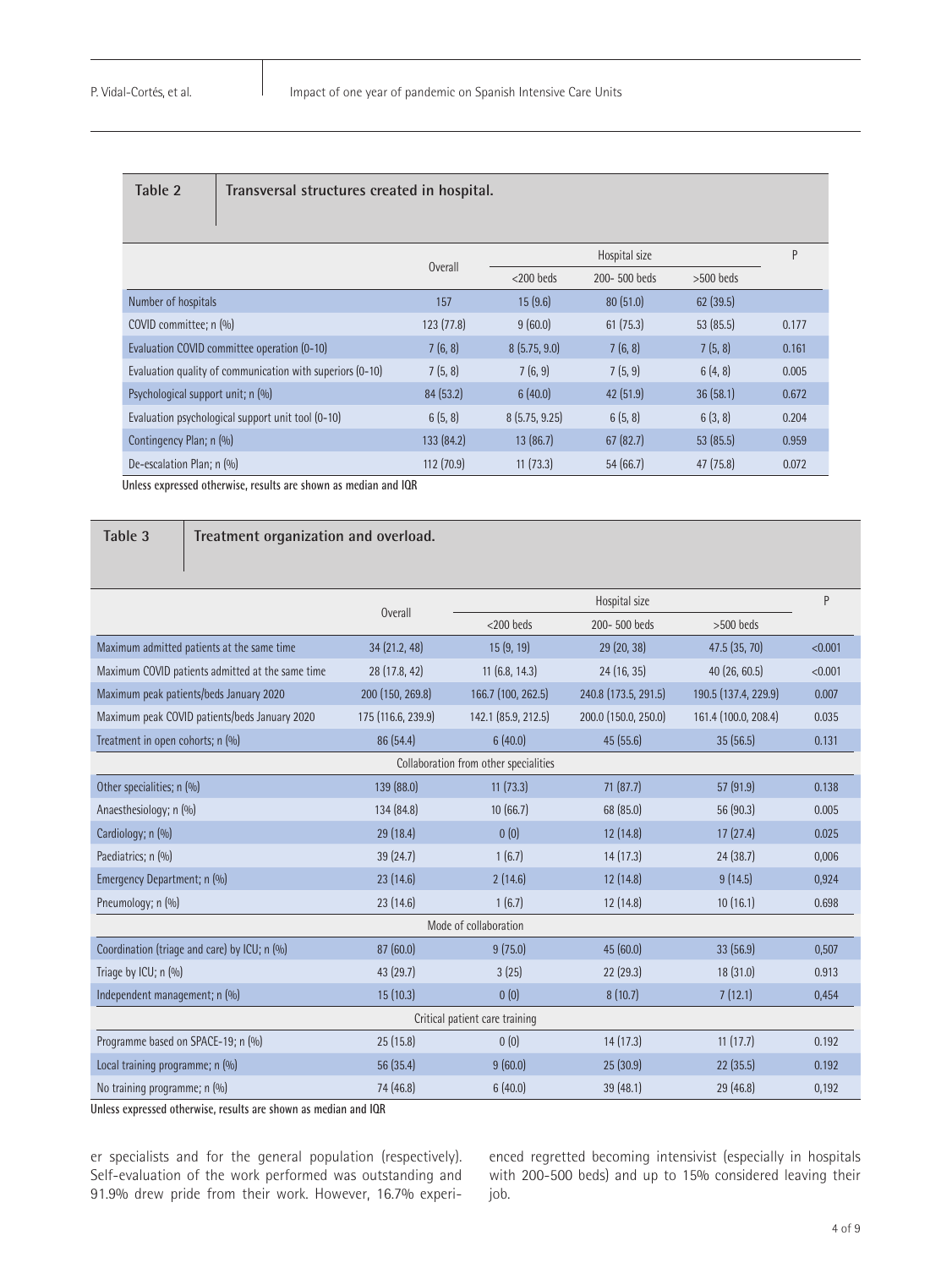| Table |  |  |
|-------|--|--|
|       |  |  |

Personal perception of the impact of the ICUs response to the pandemic

|                                                                         | Total      |               | Hospital beds |            |       |  |
|-------------------------------------------------------------------------|------------|---------------|---------------|------------|-------|--|
|                                                                         | $N = 246$  | $<$ 200       | 200-500       | >500       |       |  |
| Has the opinion of hospital manager about the ICU improved? n (%)       | 152 (61.8) | 13(81.3)      | 72 (68.6)     | 67(53.6)   | 0.040 |  |
| Has the opinion of other colleagues about the ICU improved? n (%)       | 195 (79.3) | 14 (87.5)     | 89 (84.8)     | 92(73.6)   | 0.254 |  |
| Has the opinion of general population about the ICU improved? n (%)     | 220 (89.4) | 16 (100)      | 90(85.7)      | 114 (91.2) | 0.255 |  |
| Evaluate your work during the pandemic (0-10)                           | 8(8, 9)    | 9(8, 10)      | 8(8, 9)       | 8(8, 9)    | 0.171 |  |
| Evaluate your ICU's work during the pandemic (0-10)                     | 9(8, 10)   | 8.5(8, 9.75)  | 9(8, 10)      | 9(8, 10)   | 0.627 |  |
| Evaluate the role of Intensive Care Medicine during the pandemic (0-10) | 9(9, 10)   | 10(15.25, 10) | 9(9, 10)      | 9(9, 10)   | 0.739 |  |
| Have you regretted being an intensivist? n (%)                          | 41 (16.7)  | 0(0)          | 28(26.7)      | 13(10.4)   | 0.001 |  |
| Have you considered leaving the speciality? n (%)                       | 37 (15.0)  | 0(0)          | 23(21.9)      | 14(11.2)   | 0.073 |  |
| Have you felt proud to be an intensivist? n (%)                         | 226 (91.9) | 16 (100)      | 94 (89.5)     | 116 (92.8) | 0.311 |  |
| Relationship between ICU medical staff                                  |            |               |               |            |       |  |
| Worse; $n$ $(\%)$                                                       | 74 (30.1)  | 0(0)          | 28(26.7)      | 46 (36.8)  |       |  |
| Better; n (%)                                                           | 98 (39.8)  | 8(50)         | 44(41.9)      | 46 (36.8)  | 0,031 |  |
| Same; $n$ $(\%)$                                                        | 74 (30.1)  | 8(50)         | 33(31.4)      | 33(26.4)   |       |  |
| Relationship between ICU medical and nursing staff                      |            |               |               |            |       |  |
| Worse; $n$ $(\%)$                                                       | 54(22)     | 0(0)          | 24(22.9)      | 30(24.0)   |       |  |
| Better; $n$ $(\%)$                                                      | 98 (39.8)  | 10(62.5)      | 38 (36.2)     | 50(40.0)   | 0,160 |  |
| Same; n (%)                                                             | 94 (38.2)  | 6(37.5)       | 43(41.0)      | 45 (36.0)  |       |  |

**Unless expressed otherwise, results are shown as median and IQR**

**Impact of the pandemic on non-assistance activity and evaluation of activities and documents** (Table 5). 64.2%, 85.8% and 76.8% of the participants consider that the pandemic has had a negative effect on fellow training, continuous medical education and on research, respectively.

#### **DISCUSSION**

The COVID-19 pandemic put a strain on healthcare systems in general and ICUs in particular, making it necessary to expand the capacity of both hospitals and ICUs. Our main finding is to quantify this expansion in the ICUs of Spain. A total of 67.7% of ICUs were expanded and the number of ICU beds was increased by 58.6% (a median of 9 beds per ICU). However, most beds were set up in open spaces: only hospitals with more than 500 beds increased the number of isolation single beds and virtually no new negative pressure beds were created. Wahlster et al., in their global survey obtained 2700 responses from a total of 77 different countries (86.1% of answers from North America, Europe and Central Asia), measured the overload more subjectively than us and found that 13% of those surveyed perceived ICU beds to be fewer than needed (from 11% of those from North America to 50% of those from East Asia and Sub-Saharan Africa). Additionally, 11%, 21% and 23% reported shortages of mechanical ventilation equipment,

non-invasive mechanical ventilation and high flow oxygen therapy devices, respectively [22]. The material endowment of the Spanish ICUs was also increased, as recommended [23], but this increase in beds number and material resources is not correlated with increased availability of staff: medical staff only increased by 6.1%, and almost exclusively in hospitals with more than 500 beds. Similarly, the nursing ratio per patient increased only in 30.1% of units. The difficulty in hiring new staff was generalized. The approximation of Wahlster et al. is also more subjective and the lack of ICU medical and nursing staff is reflected in 15% and 32%, of their surveys, respectively [22].

Despite the minimal increase in staff, it was possible to treat 200% more patients over the ICUs baseline capacity (COVID-19 patients alone meant an increase of 175%). It is highly likely that this treatment overload is one of the most important factors that accounts for the high mortality reported in some Spanish series [4,5,24,25], as shown in the study by Bravata et al [8]. In a study conducted among ICU managers in Australia, it was estimated that the maximum possibility of increasing the number of ICU beds and ventilators was 191% and 120% in the country, respectively; and, to assume this expansion, an increase in medical and nursing staff of 245% and 269%, respectively, was considered necessary [26]. As we can observe, the estimated increase in beds is comparable to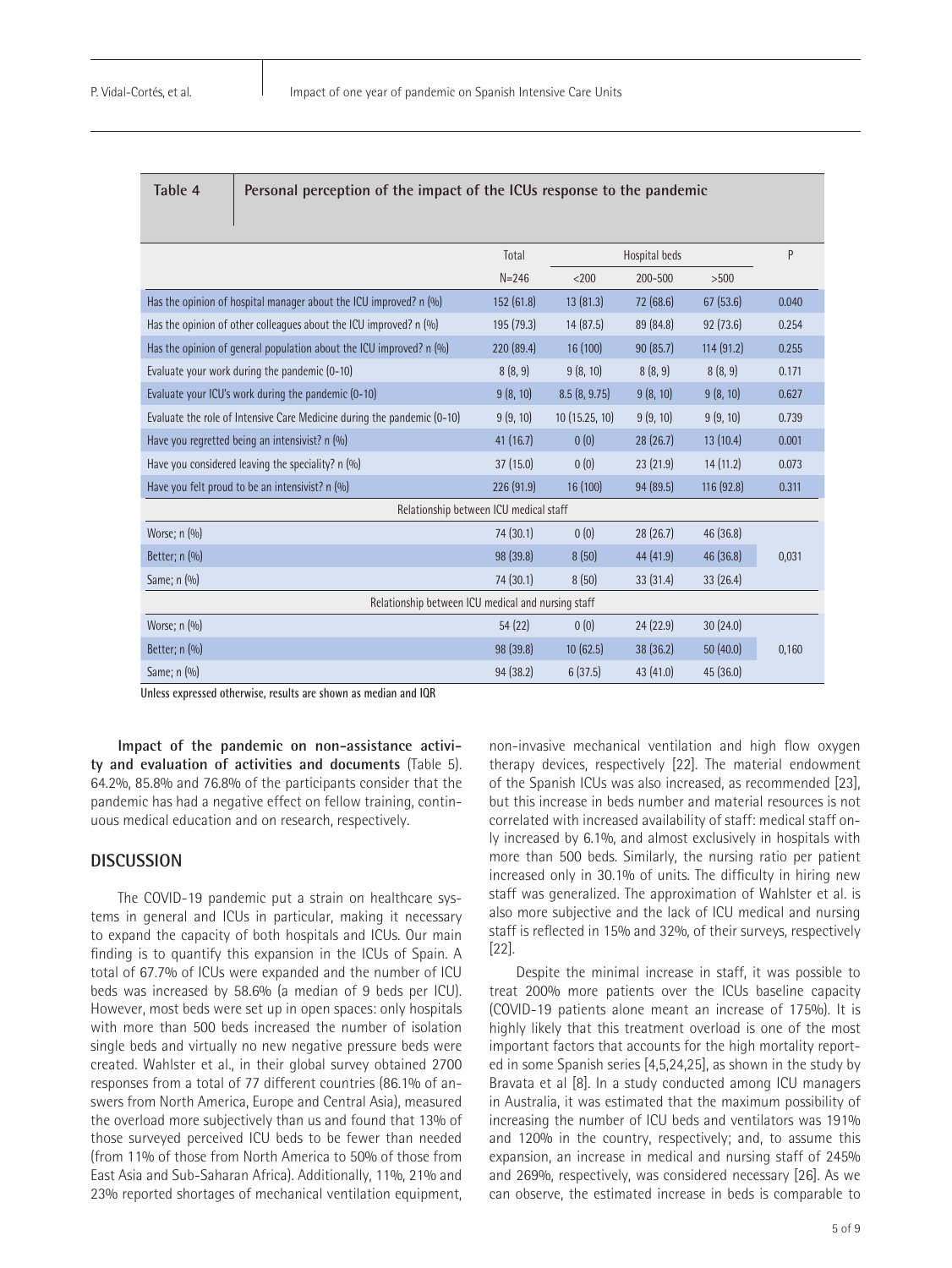| Table 5 |  |
|---------|--|
|---------|--|

Impact of the pandemic and opinion on activities and publications

|                                                                                                                                                                                                                                                                                                                                        | Total<br>Hospital beds |           | P         |            |         |  |
|----------------------------------------------------------------------------------------------------------------------------------------------------------------------------------------------------------------------------------------------------------------------------------------------------------------------------------------|------------------------|-----------|-----------|------------|---------|--|
|                                                                                                                                                                                                                                                                                                                                        | $N = 246$              | $<$ 200   | 200-500   | $>500$     |         |  |
| Negative impact of the pandemic                                                                                                                                                                                                                                                                                                        |                        |           |           |            |         |  |
| <b>Fellow Training</b>                                                                                                                                                                                                                                                                                                                 | 158(64.2)              | 1(6.3)    | 65(61.9)  | 92(73.6)   | < 0.001 |  |
| <b>Continuous Medical Education</b>                                                                                                                                                                                                                                                                                                    | 211 (85.8)             | 10(62.5)  | 93 (88.6) | 108 (86.4) | < 0.001 |  |
| Research in the unit                                                                                                                                                                                                                                                                                                                   | 189 (76.8)             | 11 (68.8) | 82(78.1)  | 96 (76.8)  | 0.001   |  |
| Do you agree with the following statements?                                                                                                                                                                                                                                                                                            |                        |           |           |            |         |  |
| On-line activities have been essential                                                                                                                                                                                                                                                                                                 | 201(81.7)              | 16(100)   | 79 (75.2) | 106 (84.8) | 0.178   |  |
| On-line activities have modified the way COVID-19 is treated                                                                                                                                                                                                                                                                           | 150(61.0)              | 14(87.5)  | 63(60.0)  | 73 (58.4)  | 0.029   |  |
| On-line activities have led to more questions than answers                                                                                                                                                                                                                                                                             | 53(21.5)               | 2(12.5)   | 25(23.8)  | 26(20.8)   | 0.770   |  |
| I prefer on-line to in person activities                                                                                                                                                                                                                                                                                               | 76 (30.9)              | 8(50.0)   | 30(28.6)  | 38(50.0)   | 0.440   |  |
| There have been too many activities with little value                                                                                                                                                                                                                                                                                  | 162 (65.9)             | 5(31.3)   | 77(73.3)  | 80(64.0)   | 0.036   |  |
| There have been too many low-level publications                                                                                                                                                                                                                                                                                        | 206 (83.7)             | 10(62.5)  | 91(86.7)  | 105 (84.0) | 0.081   |  |
| There have been publications that led to difficulties treating patients                                                                                                                                                                                                                                                                | 190(77.2)              | 12(75.0)  | 92 (87.6) | 86 (68.8)  | 0.019   |  |
| Have the following SEMICYUC documents been useful?                                                                                                                                                                                                                                                                                     |                        |           |           |            |         |  |
| Contingency plan for the intensive care services for the COVID-19 pandemic (11)                                                                                                                                                                                                                                                        | 183 (74.4)             | 15 (93.8) | 77(73.3)  | 91(72.8)   | 0.495   |  |
| De-escalation plan for Intensive Care Units (40)                                                                                                                                                                                                                                                                                       | 155(63.0)              | 12 (75.0) | 62(59.0)  | 81(64.8)   | 0.783   |  |
| Recommendations of the Working Groups from the Spanish Society of Intensive and Critical<br>Care Medicine and Coronary Units (SEMICYUC) for the management of adult critically ill<br>patients in the coronavirus disease (COVID-19) (13)                                                                                              | 200(81.3)              | 15(93.8)  | 87(82.9)  | 98 (78.4)  | 0.545   |  |
| SEDAR-SEMICYUC consensus on the management of haemostasis disorders in severe COVID-19<br>patients (19)                                                                                                                                                                                                                                | 158 (64.2)             | 15(93.8)  | 61(58.1)  | 82(65.6)   | 0.144   |  |
| Pharmacological treatment of COVID-19: Narrative review of the Working Group in Infectious<br>Diseases and Sepsis (GTEIS) and the Working Groups in Transfusions and Blood Products (GTTH) (18)                                                                                                                                        | 170(69.1)              | 13(81.3)  | 68 (64.8) | 89(71.2)   | 0.747   |  |
| Recommendations on cardiopulmonary resuscitation in patients with suspected or confirmed<br>SARS-CoV-2 infection (COVID-19). Executive summary (17)                                                                                                                                                                                    | 171 (69.5)             | 14(87.5)  | 68 (64.8) | 89 (71.2)  | 0.496   |  |
| Ultrasound in the management of the critically ill patient with SARS-CoV-2 infection<br>(COVID-19): narrative review (16)                                                                                                                                                                                                              | 143(58.1)              | 11(68.8)  | 51(48.6)  | 81(64.8)   | 0.130   |  |
| Consensus document of the Spanish Society of Intensive and Critical Care Medicine and<br>Coronary Units (SEMICYUC), the Spanish Society of Otorhinolaryngology and Head and Neck<br>Surgery (SEORL-CCC) and the Spanish Society of Anesthesiology and Resuscitation (SEDAR) on<br>tracheotomy in patients with COVID-19 infection (14) | 122(49.6)              | 13(81.3)  | 46 (43.8) | 63 (50.4)  | 0.189   |  |
| Ethical recommendations for a difficult decision-making in intensive care units due to the<br>exceptional situation of crisis by the COVID-19 pandemia: A rapid review & consensus of experts (15)                                                                                                                                     | 174(70.7)              | 14(87.5)  | 74 (70.5) | 86(68.8)   | 0.792   |  |
| Clinical consensus recommendations regarding non-invasive respiratory support in the adult<br>patient with acute respiratory failure secondary to SARS-CoV-2 infection (12)                                                                                                                                                            | 174(70.7)              | 15(93.8)  | 72 (68.6) | 87(69.6)   | 0.414   |  |

**Results are expressed as n (%)**

the increase in patients we experienced in Spain. However, the increase in staff we attained is far from what is deemed necessary to treat such a large number of patients.

Fear for one's own health and the possibility of infecting one's family has accompanied ICU staff throughout this pandemic [22,27]. This is justified by the lack of IPE components, a common phenomenon all over the world during the initial waves of the pandemic [22,28]. Our data is along the same lines (in fact, only 25% of ICU did not have any staff infected). However, we also observed a significant decrease in this concern with the passing of time arising from better knowledge of the disease, more availability of supplies and vaccinations.

The combination of work overload, uncertainty over the management of patients and fear has resulted in an emotional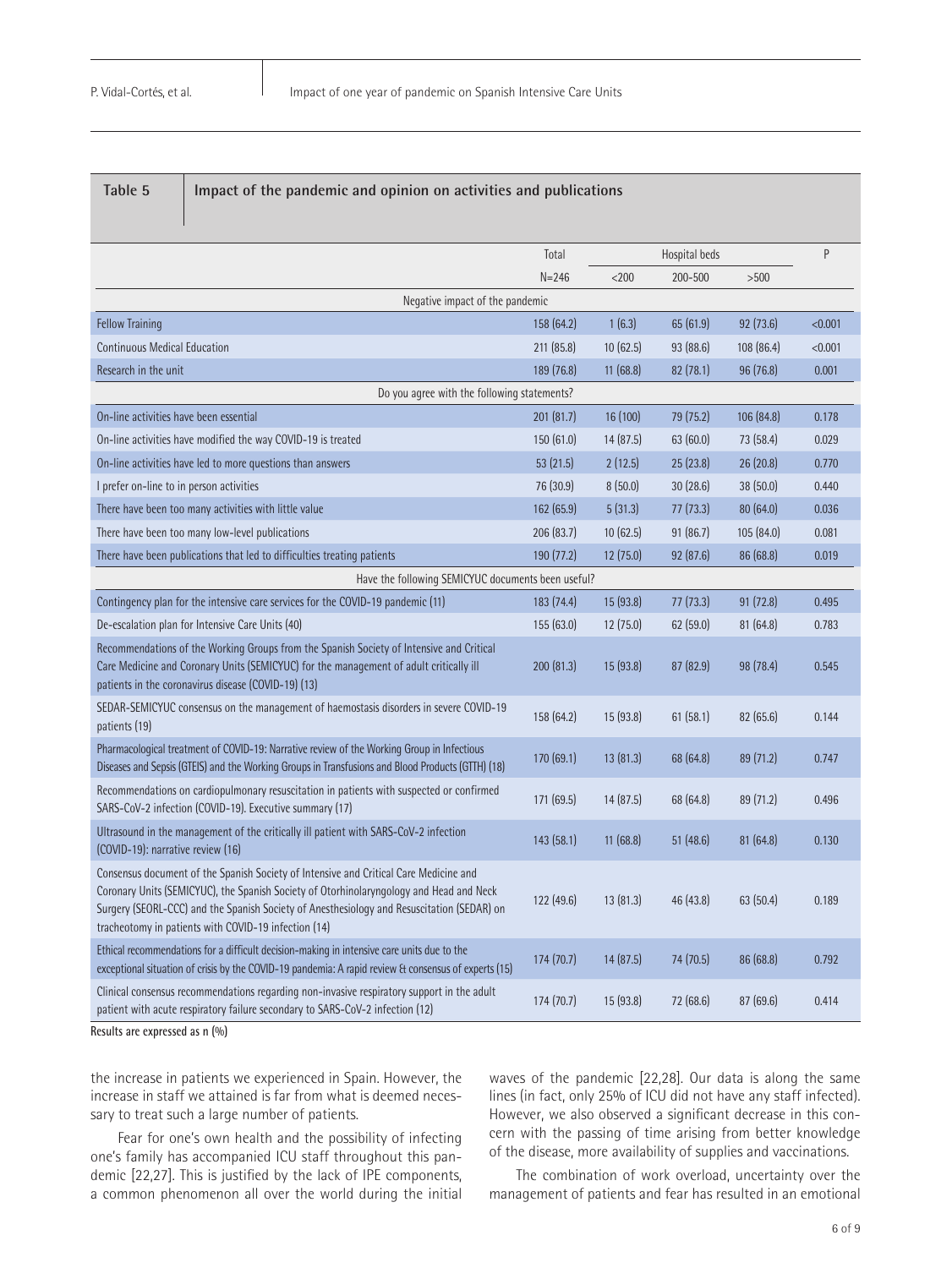impact on ICU staff and this phenomenon appears to be generalized all over the world. Up to 52% of those surveyed by Wahlster et al. have felt emotional stress or exhaustion [22] and a survey performed among members of the *European Society of Intensive Care Medicine*, reports a prevalence of anxiety, depression and severe exhaustion symptoms of 46.5%, 30.2% and 51.0%, respectively [29]. From our survey we can deduce that the staff from average-sized hospitals were among those who were most impacted during the pandemic. They experienced the highest increase in beds and patients without having boosted their medical staff. This led to a 60% increase in the number of monthly guards per intensivist. It is precisely in medium-sized hospitals where more participants are detected who have regretted being intensivists. It is noteworthy that the percentage of intensivists who have considered leaving the specialty is lower than that reported in a survey conducted in Spain before the pandemic; in which 40.7% admitted having considered it [30].

In light of this situation, it is essential to have a structure that provides psychological support to ICU professionals as recommended in different documents [23,29,31]. More than half the hospitals offered a Psychological Support Unit and in most, multidisciplinary structures (COVID Committee) have been organised to take organisational decisions, whose work has in general been evaluated well.

From the patient management perspective, in 88% of hospitals the collaboration of specialities such as Anaesthetics, Cardiology, Paediatrics, Emergency Medicine and Pneumology, was necessary. Being aware of differences in training [32,33], the predominant treatment model (60.0%) was the one in which the ICU medical staff coordinated triage and led management of COVID-19 patients. In an attempt to improve treatment quality, training programmes were prepared for critical patient care in over half the hospitals. Despite the efforts made, there is a feeling that treatment quality has been negatively impacted both in Spanish and global ICUs. For example, changes occurred in the indication of mechanical ventilation in 16% of units and only 34% of ICUs maintained their usual policy of cardiopulmonary resuscitation [22].

Regarding non-care activity (research, education…), our results are contradictory. First, there is the general belief that the pandemic has made training and research more difficult (especially in medium-sized and large hospitals). Second, the switch from in person to online activities has been welcomed; activities carried out were evaluated positively and deemed useful as they helped update treatments received by COVID-19 patients. Furthermore, there is a predominantly critical position in regard to the "avalanche" of COVID-19 publications. 83.7% believe that material of low scientific and methodological quality was published; and 77.2% consider that some publications without the support of scientific evidence complicated the treatment of these patients, as pointed out in some editorials during the initial phase of the pandemic [34,35] and confirmed in a survey that highlighted heterogeneity in the management of these patients [36]. The efforts by SEMICYUC and its working groups in drawing up documents on management of the COVID-19 patient was welcomed.

The most important strength of our survey is the information provided about how the response to the pandemic was organized in Spanish ICUs, the differences between hospitals of different sizes and the approximate measure of the effort and extra cost that this entailed for the Intensive Care Units.

Among our work's limitations we should mention that taking part was voluntary and that the response percentage over the total membership was low (approximately 10%). Also, the answers reflect the individual perception of professionals taking part and may not represent all ICUs. However, we believe the sample does represent Spain as a whole as it includes hospitals of all sizes and every administrative region. In addition, the dynamic situation during the pandemic means that the situation reflected in the results must be considered limited to the time of the survey. No objective outcome indicators have been evaluated nor have they been linked to variables such as care overload or availability of new material; nor has the impact of the pandemic on the families of critically ill patients been assessed, what has showed to be extremely important [37].

In regard to the future, it is time to set out strategies that enable adapting medical and nursing staff and material resources to the new situation. The prevailing standards [38] and the number of places for Intensive Care Medicine fellow should be reviewed. It would also be convenient to provide our hospitals with the capacity to increase the staff (mainly through training programs or stable platforms that allow a faster incorporation of teaching material) and material resources depending on the needs [31,39].

It is essential and urgent to pay attention to the psychological condition of ICU workers, primarily, for health reasons, but also to avoid reducing the number of available staff, and for this it is necessary to have psychological support units, but also to improve communication and reduce care overload by adapting number of working staff to the so-called "new normality".

#### **ACKNOWLEDGEMENTS**

The authors want to publicly show their gratitude to all SEMICYUC members who responded to the survey.

#### **FUNDING**

None to declare

#### **CONFLICTS OF INTEREST**

Authors declare no conflict of interest.

#### **REFERENCES**

1. WHO Director-General's opening remarks at the media briefing on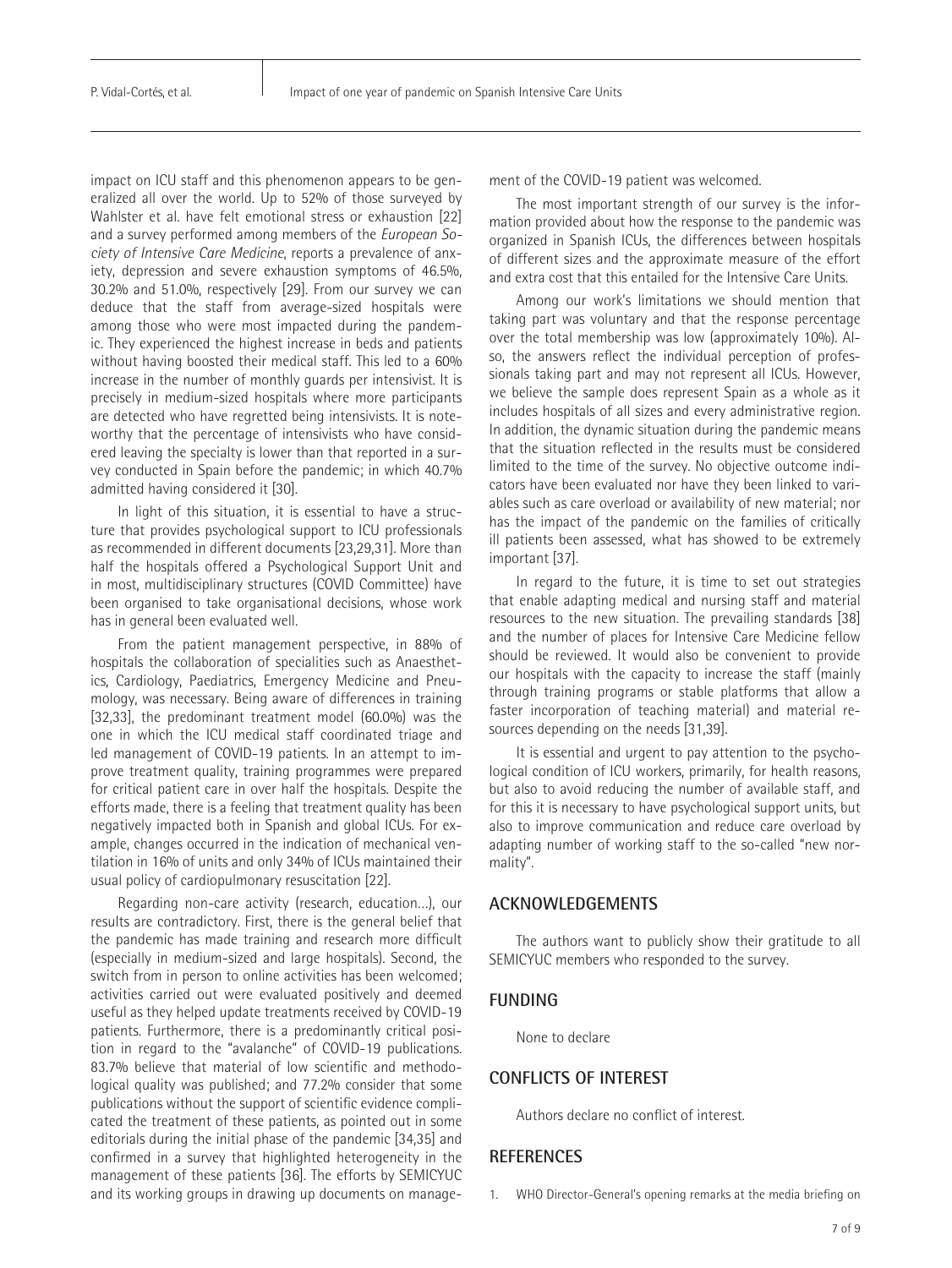COVID-19 - 11 March 2020 [Internet]. [cited 2020 Apr 13]. Available from: https://www.who.int/dg/speeches/detail/who-directorgeneral-s-opening-remarks-at-the-media-briefing-on-covid-19-- -11-march-2020

- 2. Grasselli G, Zangrillo A, Zanella A, Antonelli M, Cabrini L, Castelli A, et al. Baseline Characteristics and Outcomes of 1591 Patients Infected With SARS-CoV-2 Admitted to ICUs of the Lombardy Region, Italy. JAMA. 2020 Apr 28;323(16):1574–81. doi: 10.1001/ jama.2020.5394.
- 3. Xie J, Wu W, Li S, Hu Y, Hu M, Li J, et al. Clinical characteristics and outcomes of critically ill patients with novel coronavirus infectious disease (COVID-19) in China: a retrospective multicenter study. Intensive Care Med. 2020 Oct;46(10):1863–72. doi: 10.1007/s00134- 020-06211-2.
- 4. Barrasa H, Rello J, Tejada S, Martín A, Balziskueta G, Vinuesa C, et al. SARS-CoV-2 in Spanish Intensive Care Units: Early experience with 15-day survival in Vitoria. Anaesth Crit Care Pain Med. 2020;39(5):553–61. doi: 10.1016/j.accpm.2020.04.001.
- 5. Rodríguez A, Moreno G, Gómez J, Carbonell R, Picó-Plana E, Benavent Bofill C, et al. Severe infection due to the SARS-CoV-2 coronavirus: Experience of a tertiary hospital with COVID-19 patients during the 2020 pandemic. Med Intensiva. 2020;44(9):525– 33. doi: 10.1016/j.medin.2020.05.018.
- 6. Vidal-Cortés P, Del Río-Carbajo L, Nieto-Del Olmo J, Prol-Silva E, Tizón-Varela AI, Rodríguez-Vázquez A, et al. COVID-19 and Acute Respiratory Distress Syndrome. Impact of corticosteroid treatment and predictors of poor outcome. Rev Esp Quimioter. 2021 Feb;34(1):33–43. doi: 10.37201/req/091.2020.
- 7. Estella Á, Garcia Garmendia JL, de la Fuente C, Machado Casas JF, Yuste ME, Amaya Villar R, et al. Predictive factors of six-week mortality in critically ill patients with SARS-CoV-2: A multicenter prospective study. Med Intensiva (Engl Ed). 2021 Mar 8; doi: 10.1016/j. medin.2021.02.013.
- 8. Bravata DM, Perkins AJ, Myers LJ, Arling G, Zhang Y, Zillich AJ, et al. Association of Intensive Care Unit Patient Load and Demand With Mortality Rates in US Department of Veterans Affairs Hospitals During the COVID-19 Pandemic. JAMA Netw Open. 2021 Jan 4;4(1):e2034266. doi: 10.1001/jamanetworkopen.2020.34266.
- 9. Bauer J, Brüggmann D, Klingelhöfer D, Maier W, Schwettmann L, Weiss DJ, et al. Access to intensive care in 14 European countries: a spatial analysis of intensive care need and capacity in the light of COVID-19. Intensive Care Med. 2020 Nov;46(11):2026–34. doi: 10.1007/s00134-020-06229-6.
- 10. Ferrer R. [COVID-19 Pandemic: the greatest challenge in the history of critical care]. Med Intensiva (Engl Ed). 2020 Sep;44(6):323–4. doi: 10.1016/j.medin.2020.04.002.
- 11. Rascado Sedes P, Ballesteros Sanz MA, Bodí Saera MA, Carrasco Rodríguez-Rey LF, Castellanos Ortega A, Catalán González M, et al. [Contingency plan for the intensive care services for the COVID-19 pandemic]. Med Intensiva. 2020 Sep;44(6):363–70. doi: 10.1016/j. medin.2020.03.006.
- 12. Cinesi Gómez C, Peñuelas Rodríguez Ó, Luján Torné M, Egea Santaolalla C, Masa Jiménez JF, García Fernández J, et al. [Clinical con-

sensus recommendations regarding non-invasive respiratory support in the adult patient with acute respiratory failure secondary to SARS-CoV-2 infection]. Med Intensiva. 2020 Oct;44(7):429–38. doi: 10.1016/j.medin.2020.03.005.

- 13. Ballesteros Sanz MÁ, Hernández-Tejedor A, Estella Á, Jiménez Rivera JJ, González de Molina Ortiz FJ, Sandiumenge Camps A, et al. [Recommendations of the Working Groups from the Spanish Society of Intensive and Critical Care Medicine and Coronary Units (SEMICYUC) for the management of adult critically ill patients in the coronavirus disease (COVID-19)]. Med Intensiva (Engl Ed). 2020 Sep;44(6):371–88. doi: 10.1016/j.medin.2020.04.001.
- 14. Martín Delgado MC, Avilés-Jurado FX, Álvarez Escudero J, Aldecoa Álvarez-Santuyano C, de Haro López C, Díaz de Cerio Canduela P, et al. [Consensus document of the Spanish Society of Intensive and Critical Care Medicine and Coronary Units (SEMICYUC), the Spanish Society of Otorhinolaryngology and Head and Neck Surgery (SEORL-CCC) and the Spanish Society of Anesthesiology and Resuscitation (SEDAR) on tracheotomy in patients with COVID-19 infection]. Med Intensiva (Engl Ed). 2020 Nov;44(8):493–9. doi: 10.1016/j.medin.2020.05.002.
- 15. Rubio O, Estella A, Cabre L, Saralegui-Reta I, Martin MC, Zapata L, et al. [Ethical recommendations for a difficult decision-making in intensive care units due to the exceptional situation of crisis by the COVID-19 pandemia: A rapid review & consensus of experts]. Med Intensiva. 2020 Oct;44(7):439–45. doi: 10.1016/j.medin.2020.04.006.
- 16. Fraile Gutiérrez V, Ayuela Azcárate JM, Pérez-Torres D, Zapata L, Rodríguez Yakushev A, Ochagavía A. [Ultrasound in the management of the critically ill patient with SARS-CoV-2 infection (COV-ID-19): narrative review]. Med Intensiva. 2020 Dec;44(9):551–65. doi: 10.1016/j.medin.2020.04.016.
- 17. Rodríguez Yago MA, Alcalde Mayayo I, Gómez López R, Parias Ángel MN, Pérez Miranda A, Canals Aracil M, et al. [Recommendations on cardiopulmonary resuscitation in patients with suspected or confirmed SARS-CoV-2 infection (COVID-19). Executive summary]. Med Intensiva. 2020 Dec;44(9):566–76. doi: 10.1016/j.medin.2020.05.004.
- 18. Díaz E, Amézaga Menéndez R, Vidal Cortés P, Escapa MG, Suberviola B, Serrano Lázaro A, et al. [Pharmacological treatment of COV-ID-19: Narrative review of the Working Group in Infectious Diseases and Sepsis (GTEIS) and the Working Groups in Transfusions and Blood Products (GTTH)]. Med Intensiva. 2021 Mar;45(2):104–21. doi: 10.1016/j.medin.2020.06.017.
- 19. Llau JV, Ferrandis R, Sierra P, Hidalgo F, Cassinello C, Gómez-Luque A, et al. SEDAR-SEMICYUC consensus on the management of haemostasis disorders in severe COVID-19 patients. Med Intensiva (Engl Ed). 2020 Sep 6; doi: 10.1016/j.medin.2020.08.007.
- 20. Vidal-Cortés P, Santos ED, Alonso EA, Menéndez RA, Ballesteros MÁ, Bodí MA, et al. [Recommendations for the management of critically ill patients with COVID-19 in Intensive Care Units]. Med Intensiva (Engl Ed). 2021 Sep 16; doi: 10.1016/j.medin.2021.08.011.
- 21. Cuestionario para medir el impacto de la pandemia en las UCI españolas. [cited 2022 Feb 1]. Available from: https://forms.office.com/Pages/ResponsePage.aspx?id=X63NxNehdE-L1fEd5wV-